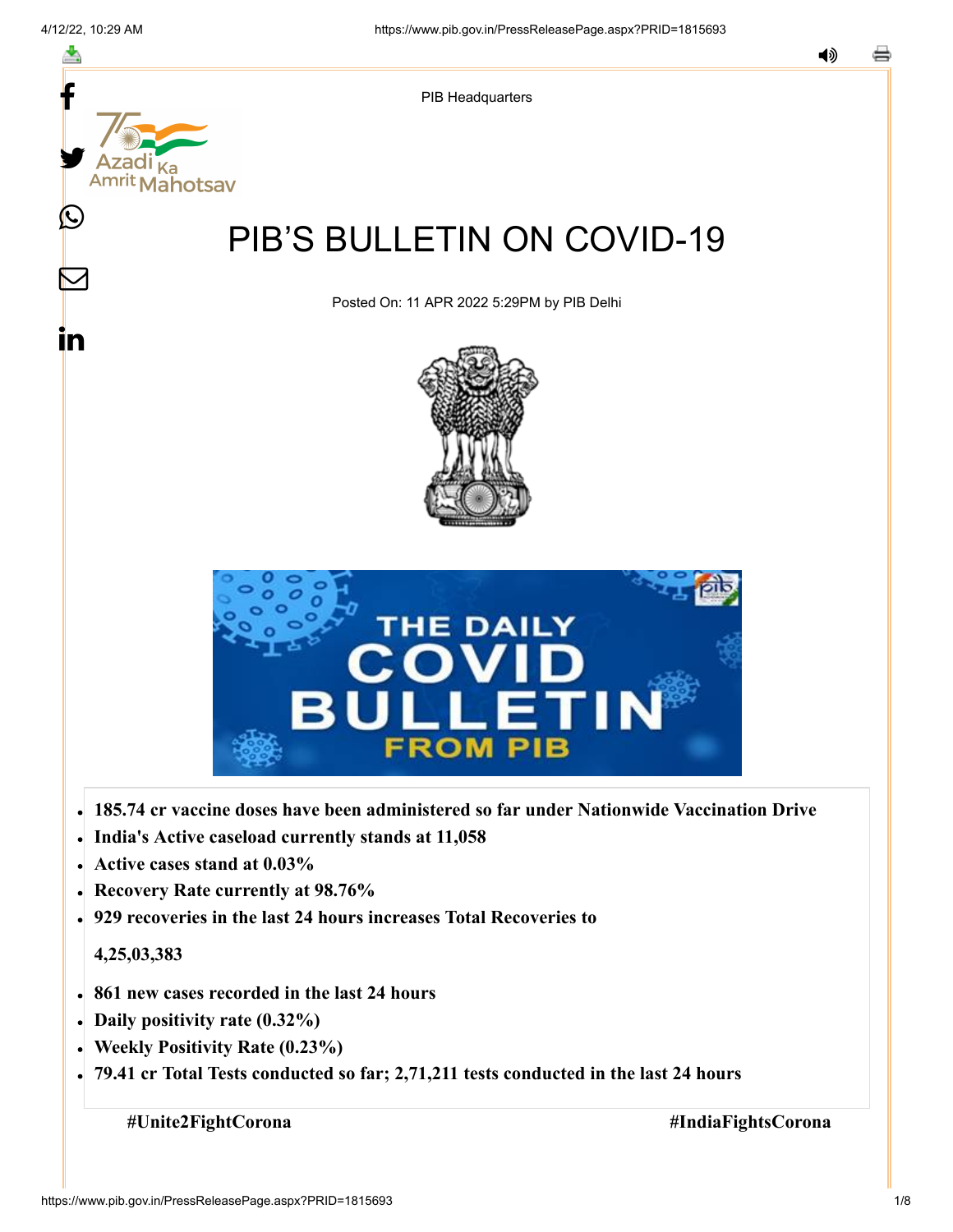f

y.

 $\bigcirc$ 



## **Ministry of Information & Broadcasting**

## **Government of India**

**\*\*\*\*\*** 



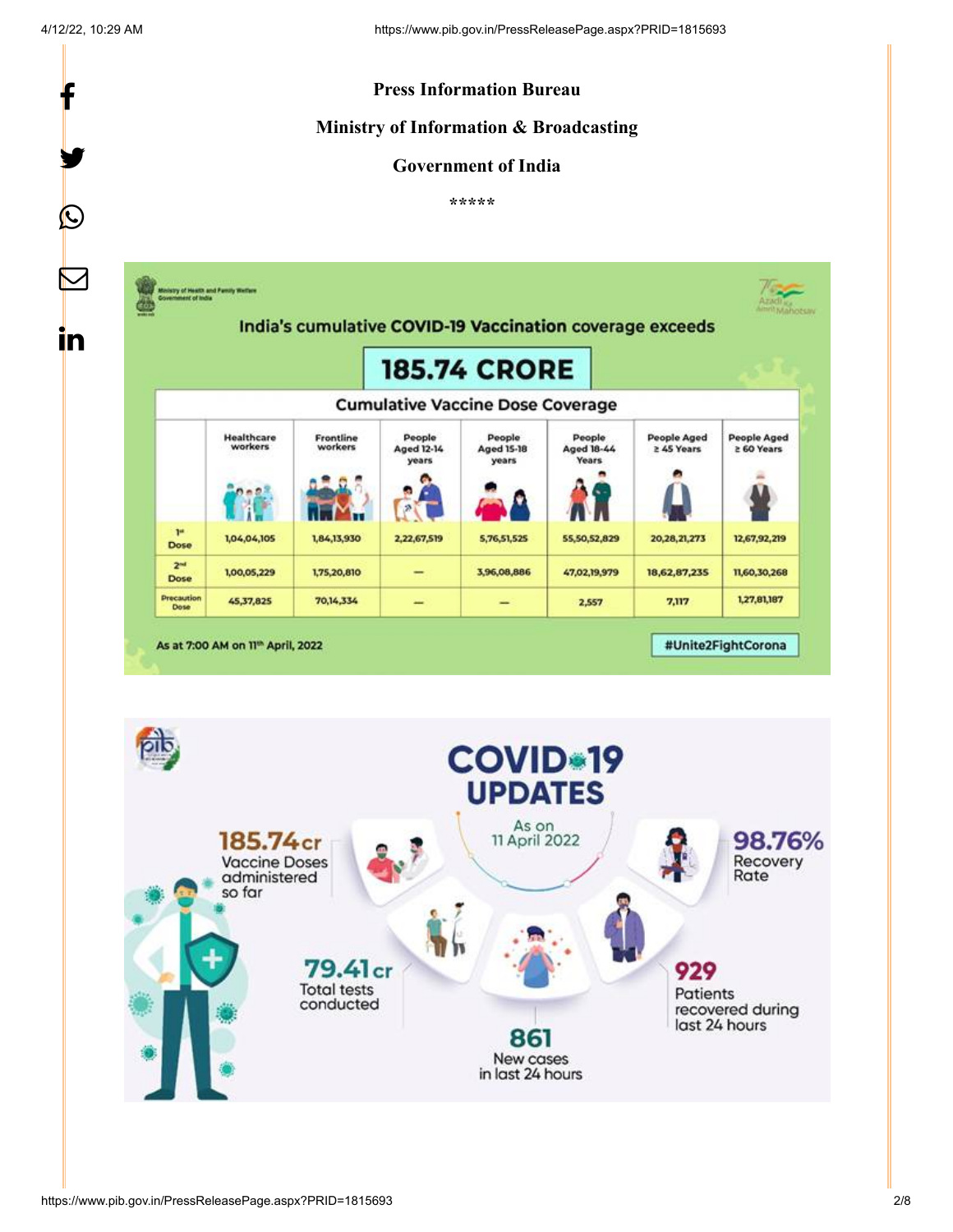f

y.

 $\bm{\mathcal{Q}}$ 

 $\bm{\nabla}$ 

in

**India's Cumulative COVID-19 Vaccination Coverage exceeds 185.74 Cr**

**Over 2.22 Cr vaccine doses administered for age group 12-14 years**

**India's Active caseload currently stands at 11,058**

**861 new cases reported in the last 24 hours**

**Recovery Rate currently stands at 98.76%**

**Weekly Positivity Rate is presently at 0.23%**

India's COVID-19 vaccination coverage has exceeded **185.74 Cr (1,85,74,18,827)** as per provisional reports till 7 am today. This has been achieved through 2,24,81,173 sessions.

COVID-19 vaccination for the age group 12-14 years was started on 16 March, 2022. So far, more than 2.22 Cr **(2,22,67,519)** adolescents have been administered with the first dose of COVID-19 vaccine. Similarly, the COVID-19 precaution dose administration for age group 18-59 years also started yesterday i.e. 10<sup>th</sup> April 2022 onwards. On the first day, 9,674 precaution doses were administered.

The break-up of the cumulative figure as per the provisional report till 7 am today include:

| <b>Cumulative Vaccine Dose Coverage</b> |                        |             |  |
|-----------------------------------------|------------------------|-------------|--|
| <b>HCWs</b>                             | $1st$ Dose             | 1,04,04,105 |  |
|                                         | $2nd$ Dose             | 1,00,05,229 |  |
|                                         | <b>Precaution Dose</b> | 45, 37, 825 |  |
| <b>FLWs</b>                             | $1st$ Dose             | 1,84,13,930 |  |
|                                         | $2nd$ Dose             | 1,75,20,810 |  |
|                                         | <b>Precaution Dose</b> | 70,14,334   |  |
| Age Group 12-14 years                   | 1 <sup>st</sup> Dose   | 2,22,67,519 |  |
| Age Group 15-18 years                   | $1st$ Dose             | 5,76,51,525 |  |
|                                         |                        |             |  |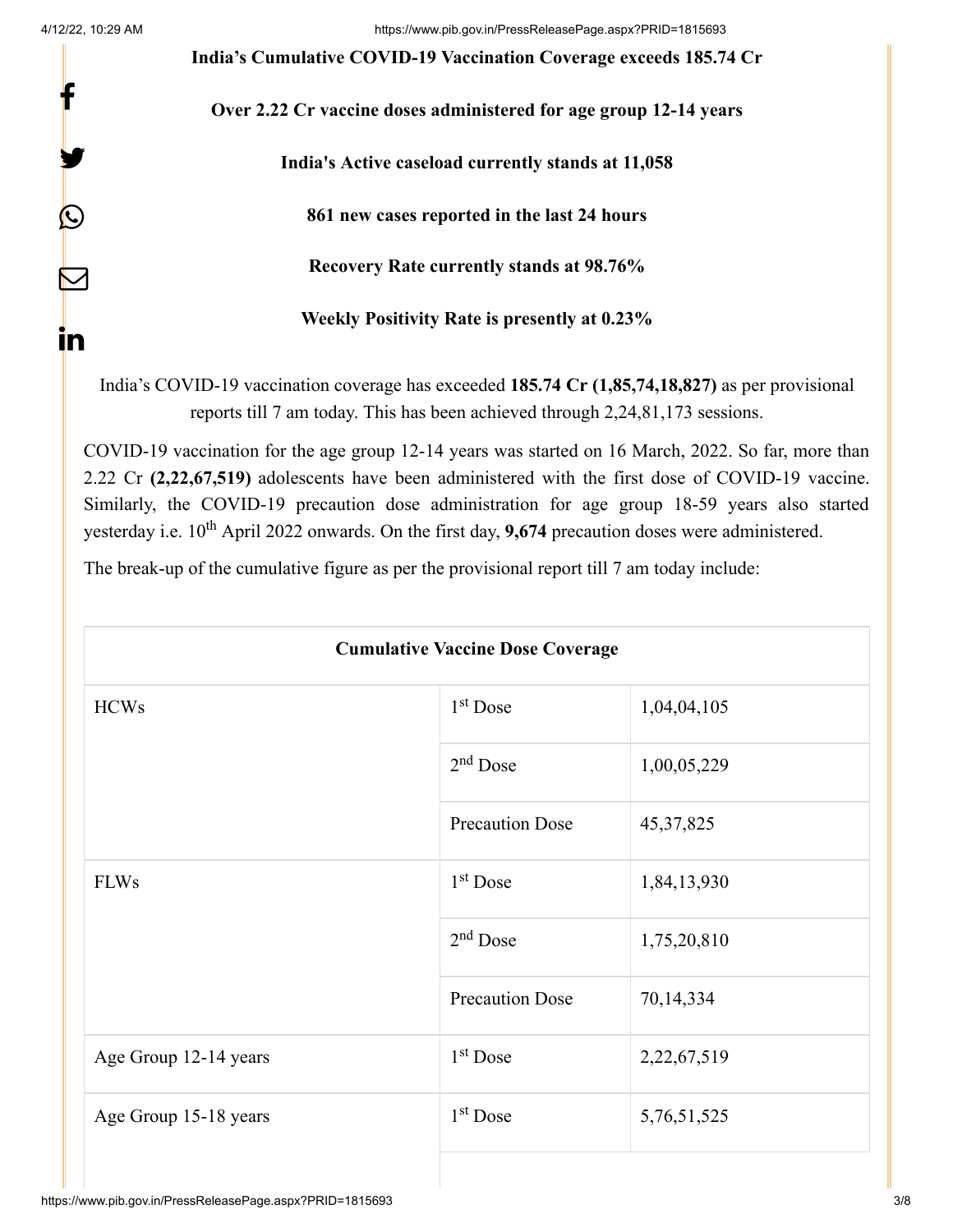| f                 |                        | $2nd$ Dose             | 3,96,08,886     |
|-------------------|------------------------|------------------------|-----------------|
| $\mathbf{\Omega}$ | Age Group 18-44 years  | 1 <sup>st</sup> Dose   | 55,50,52,829    |
|                   |                        | $2nd$ Dose             | 47,02,19,979    |
| in                |                        | <b>Precaution Dose</b> | 2,557           |
|                   | Age Group 45-59 years  | 1 <sup>st</sup> Dose   | 20, 28, 21, 273 |
|                   | Over 60 years          | $2nd$ Dose             | 18,62,87,235    |
|                   |                        | <b>Precaution Dose</b> | 7,117           |
|                   |                        | $1st$ Dose             | 12,67,92,219    |
|                   |                        | $2nd$ Dose             | 11,60,30,268    |
|                   |                        | <b>Precaution Dose</b> | 1,27,81,187     |
|                   | <b>Precaution Dose</b> |                        | 2,43,43,020     |
|                   | Total                  |                        | 1,85,74,18,827  |

Following a continuous downward trend, India's Active Caseload declines to today **11,058** Active cases now constitute **0.03%** of the country's total Positive Cases**.**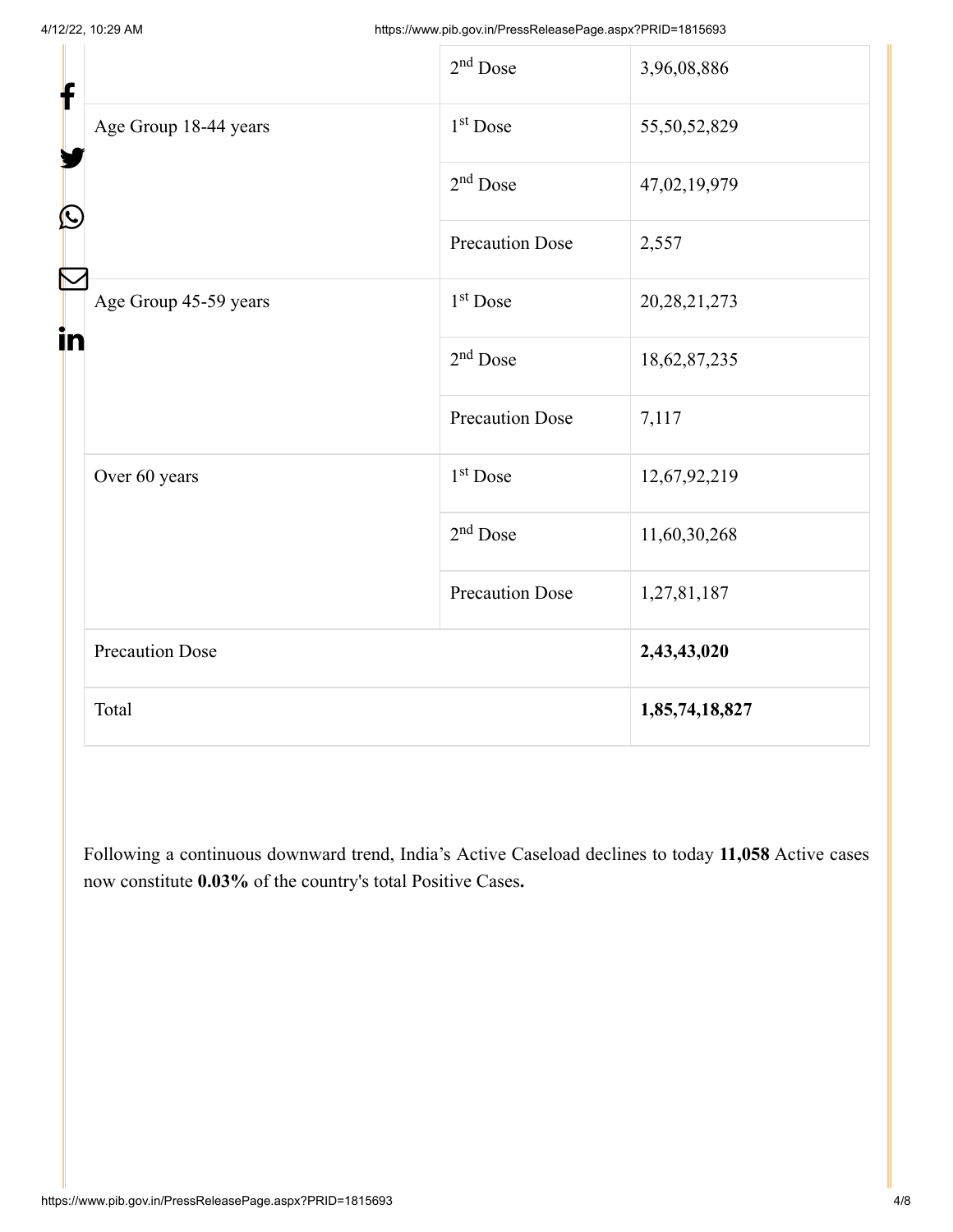4/12/22, 10:29 AM https://www.pib.gov.in/PressReleasePage.aspx?PRID=1815693



Consequently, India's recovery rate stands at **98.76%. 929** patients have recovered in the last 24 hours and the cumulative tally of recovered patients (since the beginning of the pandemic) is now at **4,25,03,383.**



**861 new cases** were reported in the last 24 hours.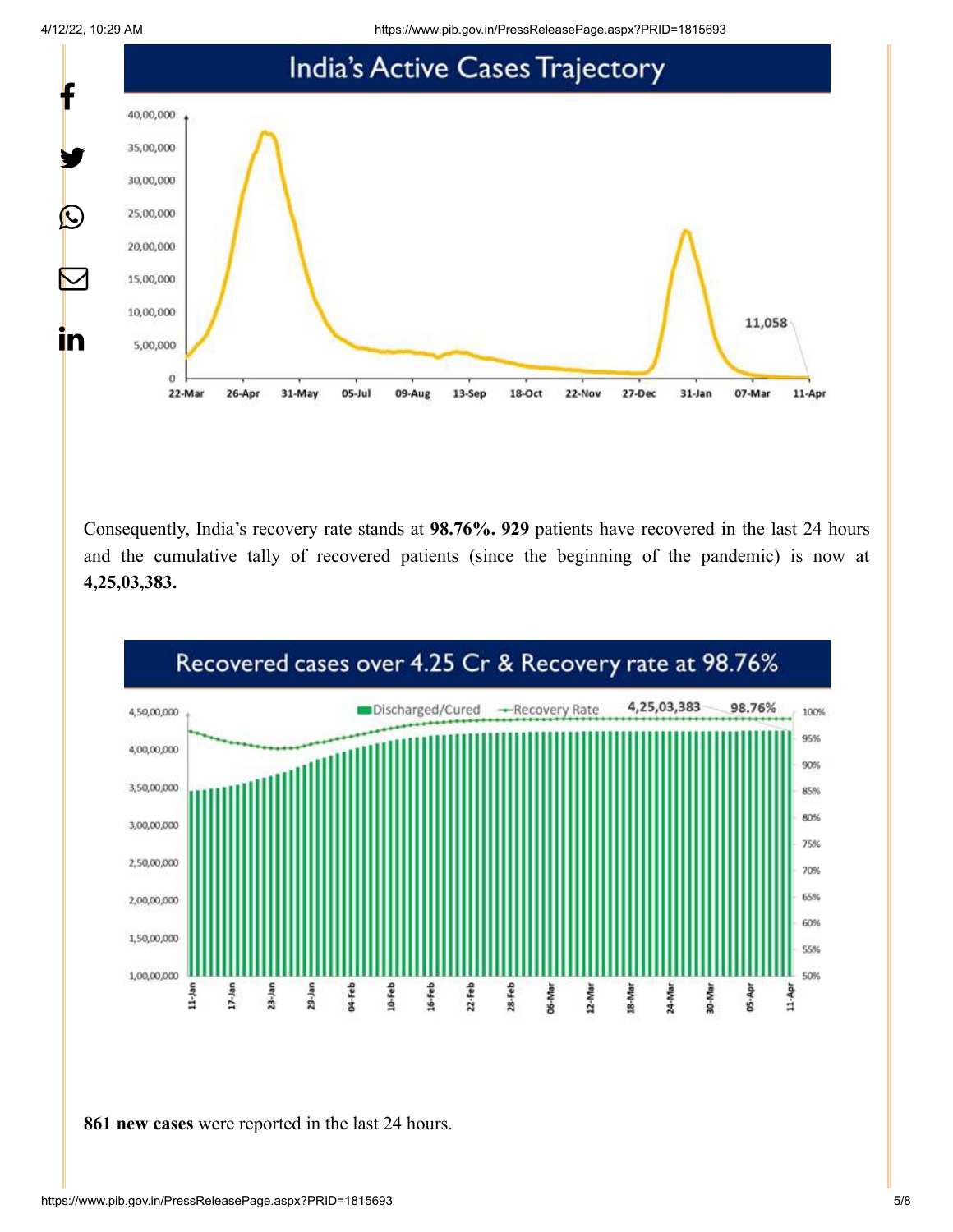4/12/22, 10:29 AM https://www.pib.gov.in/PressReleasePage.aspx?PRID=1815693



The last 24 hours saw a total of **2,71,211** COVID-19 tests being conducted. India has so far conducted over **79.41 Cr (79,41,18,951)** cumulative tests.

There has been a sustained fall in the weekly Positivity Rate too. **Weekly Positivity Rate** in the country currently **stands at 0.23%** and the **Daily Positivity rate is also reported to be 0.32%.**



<https://www.pib.gov.in/PressReleasePage.aspx?PRID=1815514>

Update on COVID-19 Vaccine Availability in States/UTs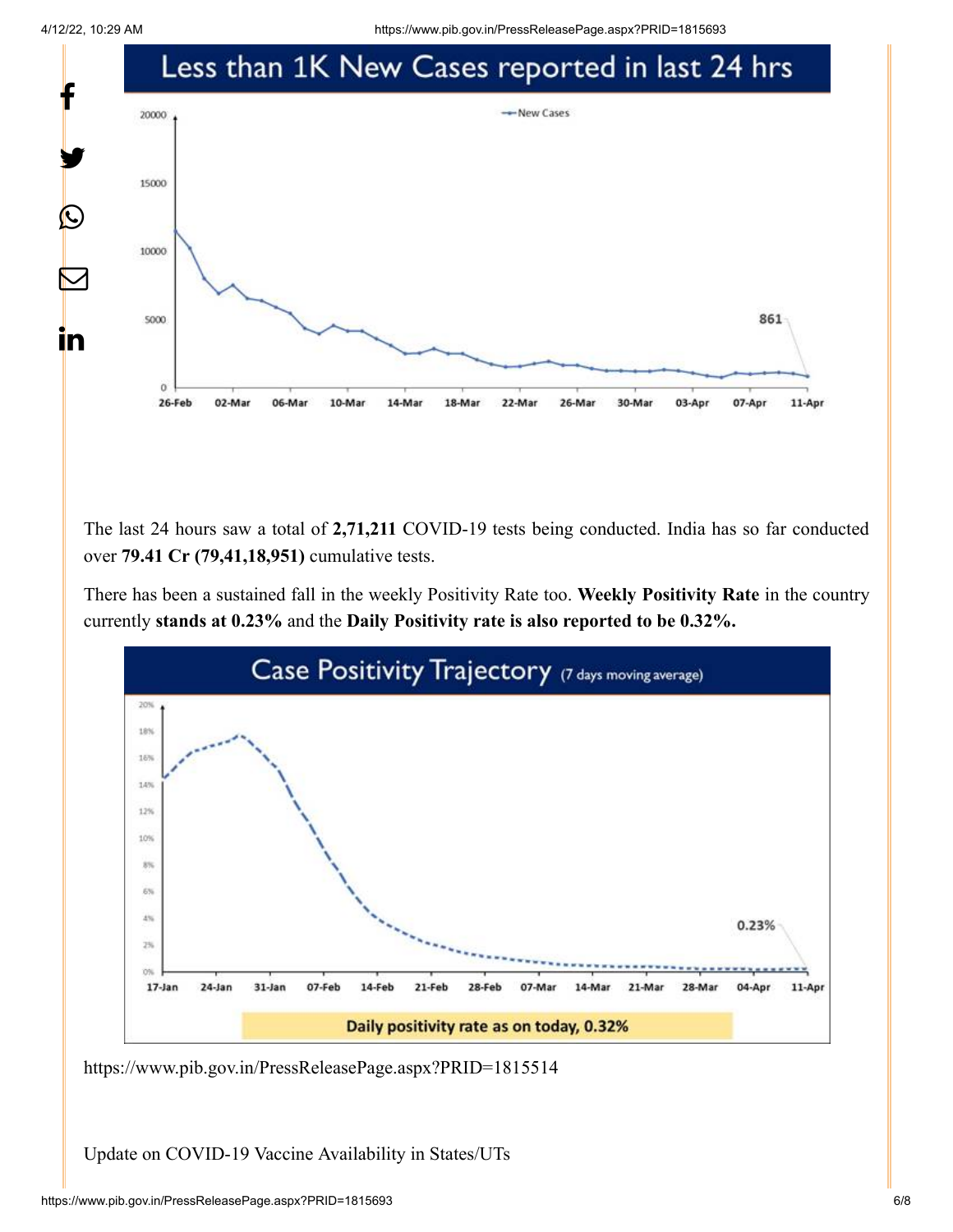.

4/12/22, 10:29 AM https://www.pib.gov.in/PressReleasePage.aspx?PRID=1815693

More than 188.88 Crore vaccine doses provided to States/UTs

More than 18.03 Crore balance and unutilized vaccine doses still available with States/UTs

The Union Government is committed to accelerating the pace and expanding the scope of COVID-19 vaccination throughout the country. The nationwide COVID 19 vaccination started on  $16<sup>th</sup>$  January 2021. The new phase of universalization of COVID-19 vaccination commenced from  $21<sup>st</sup>$  June 2021. The vaccination drive has been ramped up through availability of more vaccines, advance visibility of vaccine availability to States and UTs for enabling better planning by them, and streamlining the vaccine supply chain.

**The As part of the nationwide vaccination drive, Government of India has been supporting the States and** UTs by providing them COVID Vaccines free of cost. In the new phase of the universalization of the COVID19 vaccination drive, the Union Government will procure and supply (free of cost) 75% of the vaccines being produced by the vaccine manufacturers in the country to States and UTs.

| <b>VACCINE DOSES</b>     | (As on $11th$ April 2022) |
|--------------------------|---------------------------|
| <b>SUPPLIED</b>          | 1,88,88,10,015            |
| <b>BALANCE AVAILABLE</b> | 18,03,24,566              |

More than **188.88 crore (1,88,88,10,015)** vaccine doses have been provided to States/UTs so far through Govt. of India (free of cost channel) and through direct state procurement category.

More than 18.03 Cr (18,03,24,566) balance and unutilized COVID Vaccine doses are still available with the States/UTs to be administered.

<https://www.pib.gov.in/PressReleasePage.aspx?PRID=1815508>

## **Hon'ble Supreme Court fixes timelines for filing of claims for payment of ex-gratia assistance to families of COVID-19 deceased**

The Hon'ble Supreme Court vide its Order dated 24th March 2022 in the Miscellaneous Application No. 1805 of 2021 in Writ Petition (C) No. 539 of 2021 has fixed the following timelines for beneficiaries to file claims for payment of ex-gratia assistance to families of COVID-19 deceased as announced by National Disaster Management Authority.